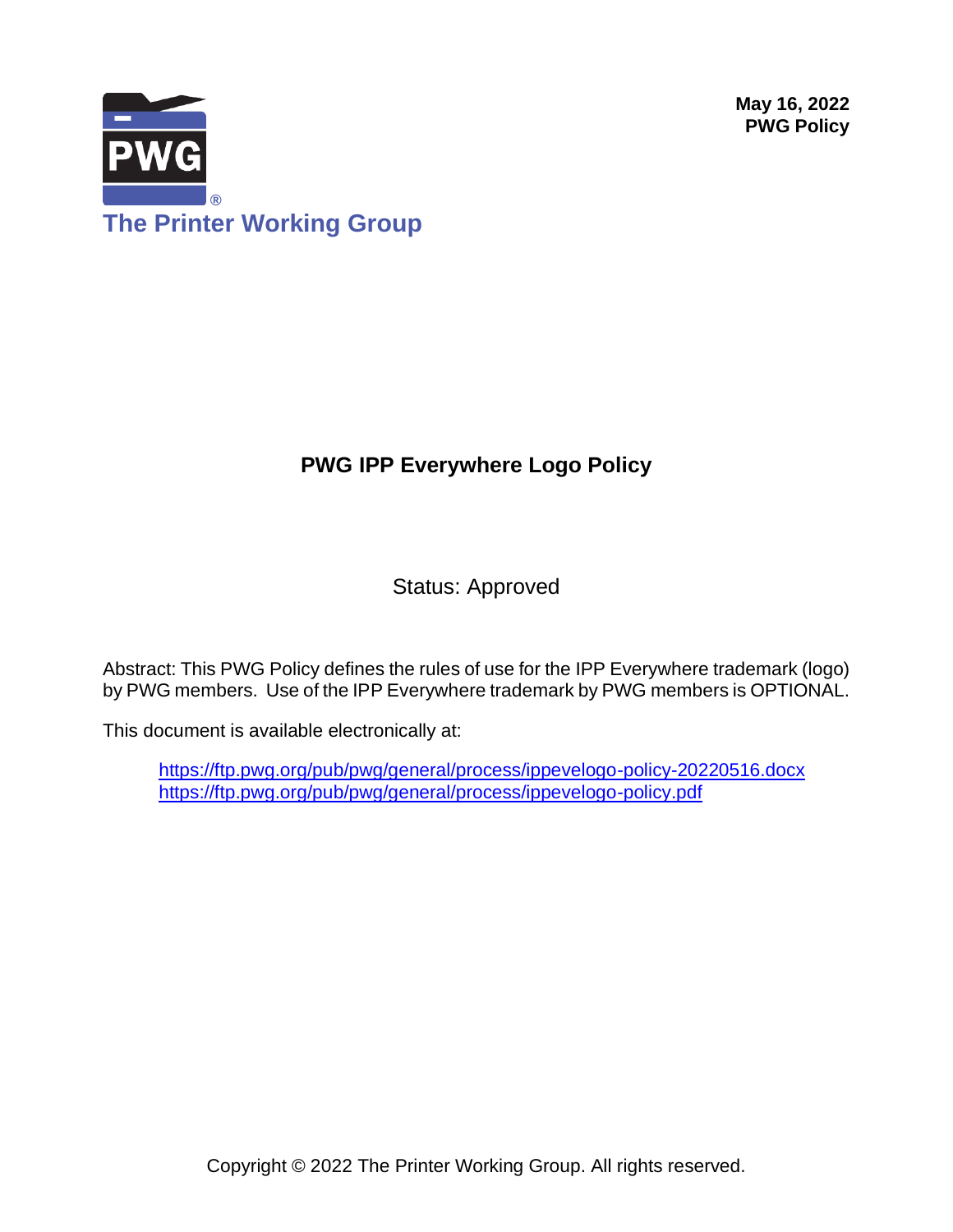|                 | <b>Table of Contents</b> |  |
|-----------------|--------------------------|--|
| 2               |                          |  |
| 3               |                          |  |
| $\overline{4}$  |                          |  |
| $5\overline{)}$ |                          |  |
| 6               |                          |  |
|                 |                          |  |
| 8               |                          |  |
| 9               |                          |  |
| 10              |                          |  |
| 11              |                          |  |
| 12.             |                          |  |
| 13              |                          |  |
| 14              |                          |  |
|                 |                          |  |

15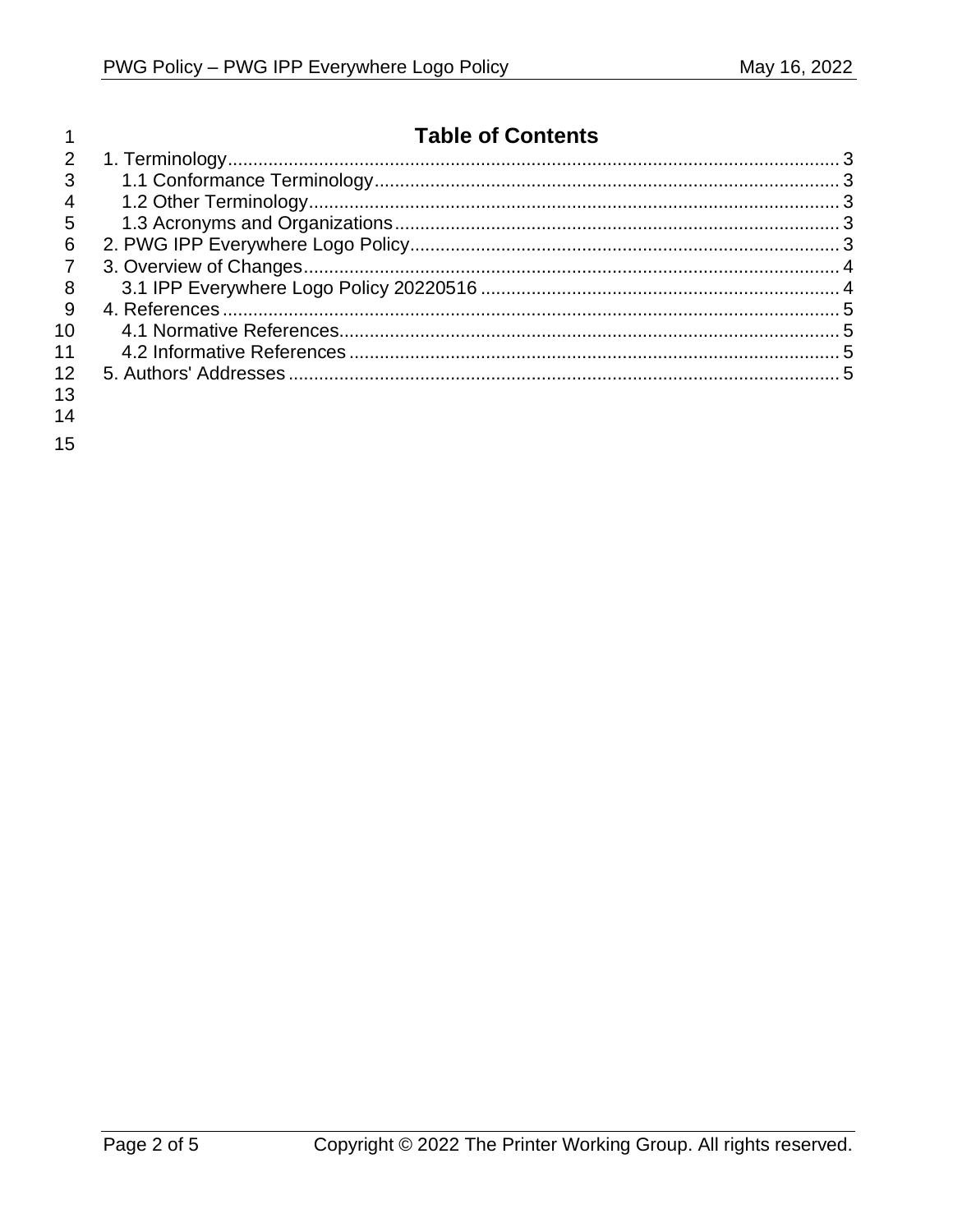# <span id="page-2-0"></span>**1. Terminology**

## <span id="page-2-1"></span>**1.1 Conformance Terminology**

- Capitalized terms, such as MUST, MUST NOT, RECOMMENDED, REQUIRED, SHOULD,
- SHOULD NOT, MAY, and OPTIONAL, have special meaning relating to conformance as
- <span id="page-2-2"></span>defined in Key words for use in RFCs to Indicate Requirement Levels [\[BCP14\].](#page-4-4)

## **1.2 Other Terminology**

<span id="page-2-3"></span>*Capitalized Term In Italics*: definition of the term with any references as appropriate.

### **1.3 Acronyms and Organizations**

- *IANA*: Internet Assigned Numbers Authority,<https://www.iana.org/>
- *IETF*: Internet Engineering Task Force,<https://www.ietf.org/>
- *ISO*: International Organization for Standardization,<https://www.iso.org/>
- <span id="page-2-4"></span>*PWG*: Printer Working Group,<https://www.pwg.org/>

## **2. PWG IPP Everywhere Logo Policy**

 IPP Everywhere [\[PWG5100.14\]](#page-4-5) defines an extension of IPP to support network printing without vendor-specific driver software, including the transport, various discovery protocols, and standard document formats.

 The IPP Everywhere Printer Self-Certification Manual [\[PWG5100.20\]](#page-4-6) defines IPP Everywhere Printer self-certification test procedures and the process required for PWG members to register the test results on the PWG web site [\[PWGWEBSITE\]](#page-4-7) in order to use the "IPP Everywhere" logo [\[IPPEVELOGOS\].](#page-4-8) Each registration applies to a single Product Family running Production Ready Code as defined in the IPP Everywhere Printer Self-Certification Manual.

 The IPP Everywhere trademark and logo are trademarks of IEEE Industry Standards and Technology Organization ("IEEE-ISTO"). The IEEE-ISTO and Printer Working Group ("PWG") make no warranties either express, implied, statutory, or otherwise with respect to the Mark, including any warranty of non-infringement, implied warranties of merchantability, or fitness for a particular purpose.

 The IEEE-ISTO Printer Working Group grants a personal right to use the IPP Everywhere logo ("Mark") to all PWG members, subject to the following limits: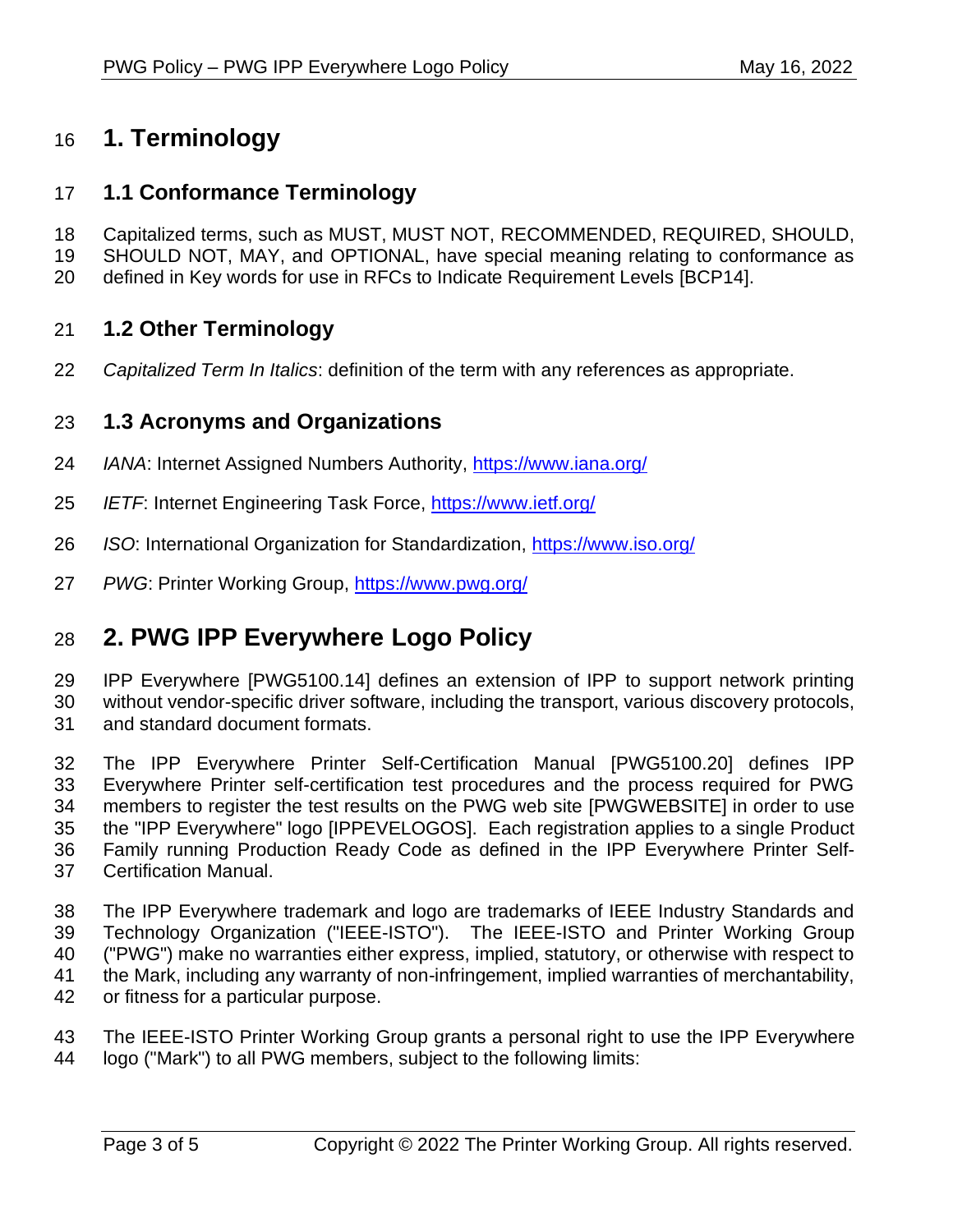- a. The Mark may only be used to identify products running Production Ready Code that are part of a Product Family that has been tested and registered as defined in the IPP Everywhere Printer Self-Certification Manual ("Manual").
- b. The Mark may be used in marketing materials for products that have passed certification but not yet been released to the public if the products' certifications are registered within 90 days of public release.
- c. The Mark may be utilized in the provision of the products (including on software screenshots), on packaging for the related products, and in marketing activities, including marketing presentations, corporate marketing collateral, and corporate websites in which the products are identified.
- d. The Mark can be reproduced in black and white, grayscale, and/or full color.
- e. The Mark must be clearly legible under normal office lighting conditions and must not overlap or attach to other graphic marks or words.
- f. Electronic art of the Mark must be used as provided and is provided for reproduction purposes only; changes in design or proportions are not allowed.
- g. The Mark may not be used in a manner that would imply that the Member is sponsored or endorsed by the IEEE-ISTO or PWG.
- h. The Mark may not be used in a manner that would imply that goods or services provided by the Member are sponsored or endorsed by, or affiliated with, the IEEE-ISTO or PWG.

## <span id="page-3-0"></span>**3. Overview of Changes**

### <span id="page-3-1"></span>**3.1 IPP Everywhere Logo Policy 20220516**

- The following changes were made to the previous (2016) revision of this PWG Policy [\[PWG-](#page-4-9)[IPPEVELOGO-POLICY-2016\]:](#page-4-9)
- Updated to clarify that Members may use the Logo in marketing materials for printers that have passed certification but not had those certifications registered until the 71 printer has been released to the public with the understanding that the certifications will be registered within 90 days of public release.